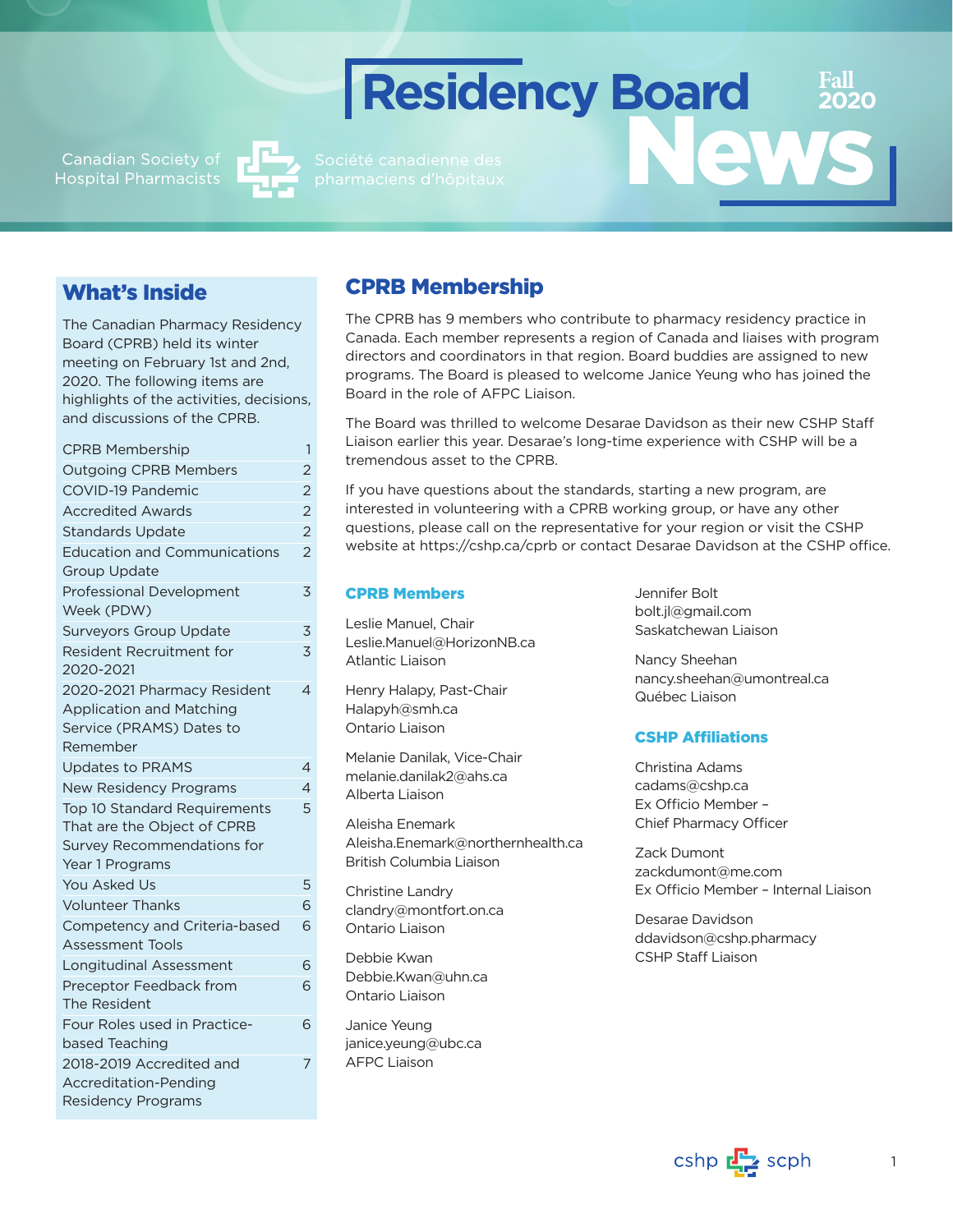# Outgoing CPRB Members

The Board thanks Marc Perreault for his valuable contributions to the Board. Board members, surveyors and programs have certainly benefitted from his wisdom and experience. Although Marc has completed his term as Faculty Liaison on the Board, we are fortunate to keep him as a member of the Surveyors working group.

In November 2019, Gloria Day retired from CSHP. Gloria provided diligent and steadfast administrative assistance to the CPRB for more than 16 years. Gloria attained a long list of accomplishments while working with the CPRB and was instrumental in moving several initiatives forward to improve residency training across Canada. She will certainly be missed by the Board.

The Board wishes to acknowledge and thank Monica Twumasi and Stephanie Clancy for their administrative support to the CPRB during their employment with CSHP. In addition, the Board is appreciative and thankful for the patience of residency programs during these challenging times of transition.

# COVID-19 Pandemic

CPRB has developed and disseminated two documents to address various questions that have arose due to the pandemic: [Guiding](mailto:https://cshp.ca/cprb)  [Principles \(March 2020\) and Guiding](mailto:https://cshp.ca/cprb)  [Principles Clarifications \(April 2020\).](mailto:https://cshp.ca/cprb) Spring 2020 surveys were put on hold.

Residency Accreditation surveys will resume this fall. The surveys will be conducted virtually until the in-person surveys may be resumed. Programs that were scheduled for Spring 2020, Fall 2020 and Spring 2021 have been contacted to advise of any scheduling changes. CPRB expects to be back on schedule by the Fall 2021, barring a second wave. It is anticipated that programs scheduled for an accreditation survey in Fall 2021 will continue as scheduled. CPRB is continuing to monitor the situation and will make any necessary adjustments.

Thank you for your patience while the CPRB navigates the current waters. CPRB would like to commend all those involved with the residency programs for adapting and continuing to ensure the success of the Pharmacy Residency Programs in Canada.

# Accreditation Awards

The CPRB members and surveyors completed on-site accreditation surveys at 12 programs in 2019. The members continue to learn from and with the various coordinators, residents, directors and preceptors. Congratulations to Eastern Integrated Regional Health Authority, Trillium Health Partners, Island Health, The Hospital for Sick Children, Waterloo University, Centre for Addiction and Mental Health, IWK Health Centre, University Health Network (General), University Health Network (Primary Care), University Health Network and McGill University Year 2 (HIV), and Lower Mainland Pharmacy Services Year 1 and Year 2 (Critical Care) for receiving accreditation.

# Standards Group Update

The Standards Subgroup is made up of the following volunteers: Henry Halapy (co-chair), Debbie Kwan (co-chair), Aleisha Enemark, Anne Julie Frenette, Mike Legal, Allan Mills, Melanie MacInnis and Janice Yeung. The group would like to thank our outgoing members: Curtis Harder, Heather Kertland, Marc Perreault and Nancy Sheehan for their contributions and time.

The group has finalized the Ranges & Levels document (Ranges of Context and Activities and Levels of Performance document). Thank you to all the stakeholders and residency programs who provided feedback. The English version is currently posted on the CSHP website ([https://cshp.ca/standards\)](https://cshp.ca/standards). The French version will be added soon. An interactive workshop was held at the 2020 PPC to introduce the final document and familiarize programs with the content.

# Education and Communications Group Update

The Education and Communications Group plans and implements educational events for Canadian pharmacy residency directors, coordinators, and preceptors, as well as facilitates communication from the CPRB to programs, provides opportunities for communication between residency directors and coordinators, and promotes pharmacy residency training. The Education and Communications Group consists of the following members: Melanie Danilak (Chair), Jennifer Bolt, Nicole Bruchet, Corry Clarke, Kirsten Fox, Marie-France Gauthier, and Amy Marriott. The group would like to thank outgoing members Tania Mysak and Cindy Natsheh for their valuable contributions to the group.

cshp  $\mathbb{F}$  scph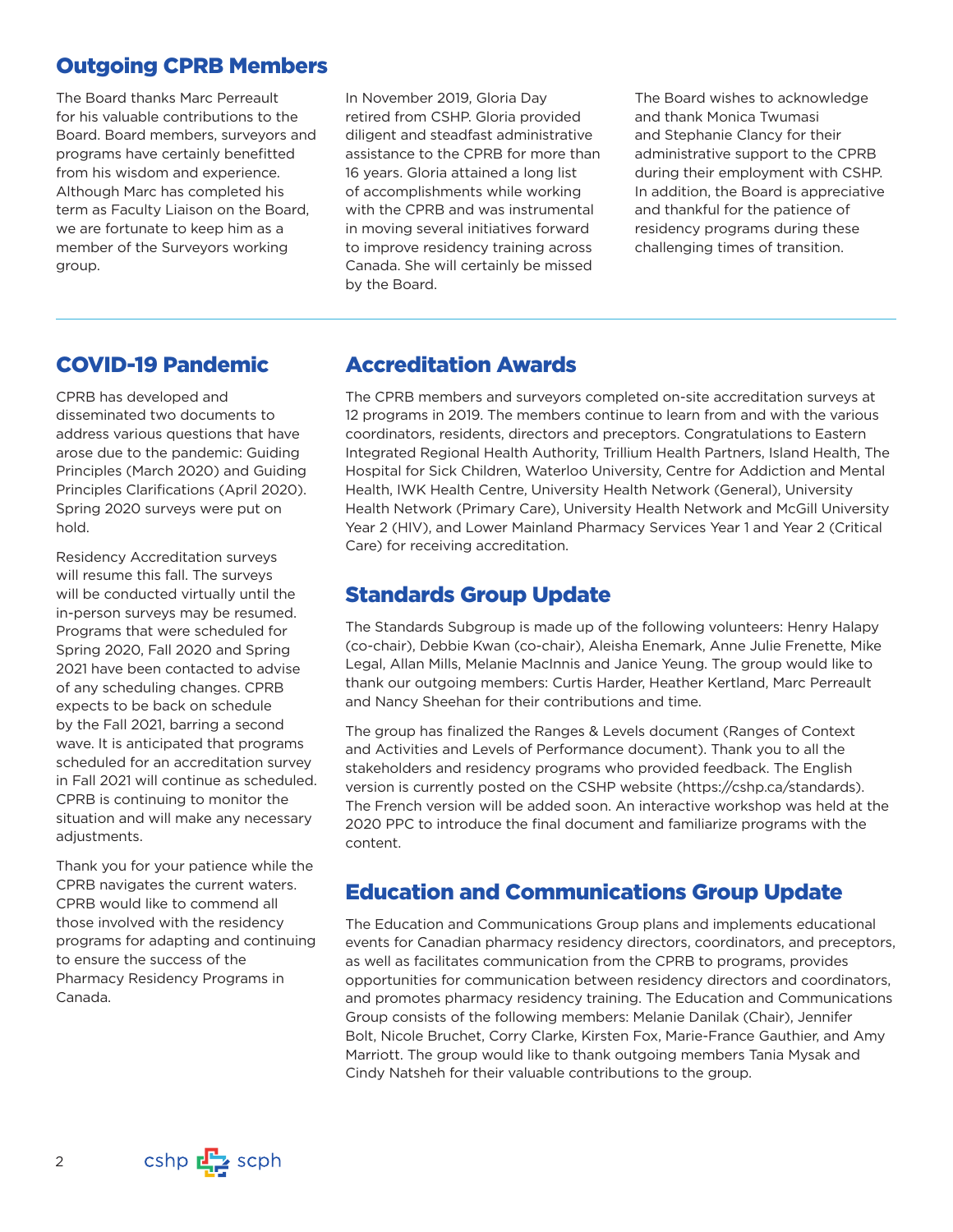No new webinars have been conducted over the recent year, however, you can access the recordings and handouts for prior webinars from the CSHP website: [https://www.cshp.ca/cprb-webinars.](https://www.cshp.ca/cprb-webinars) Several topics have been suggested for future webinars and the group hopes to have more arranged for the upcoming year. Please let us know about topics that you would like to hear about, as well as successful topics that you have delivered within your program – email [Melanie](mailto:Melanie.Danilak2@ahs.ca)  [Danilak](mailto:Melanie.Danilak2@ahs.ca) with your ideas.

The PSN for residency directors and coordinators is now available! All directors and coordinators should have received an email invitation to this PSN. If you did not receive one, please contact Desarae Davidson . The PSN was created with the aim of facilitating communication and sharing of information between residency programs. In addition to current communication methods such as emails and RB News publications, the PSN will also provide a way to easily share current information from the CPRB and gather feedback from programs.

Release of a survey to collect information on the educational, communication, and promotional/growth needs of pharmacy residency programs across Canada was delayed due to the COVID-19 pandemic. The group hopes to send out this survey to residency programs, residents, and prospective residents in the Fall 2020 so please watch for it in your inbox!

# Surveyors Group Update

The Surveyors Group presently consists of the following members: Leslie Manuel (Co-chair), Nancy Sheehan (Co-chair), Cathy Burger, Roxane Carr, Céline Corman, Barb Evans, Curtis Harder, Christine Landry, Allan Mills, Marc Perreault, Gisia Pisegna, Barb Thomas Erika MacDonald and Jean Lefebvre. Moira Wilson and Karine Cloutier have recently completed their term with the working group. The group thanks them for their dedication to accreditation surveys and to the continued development of residency programs. The group continues to meet regularly via teleconference.

In 2019, the Surveyors Group was very busy completing the development of survey materials for year 2 residency programs and participating in 12 surveys, including the first two Advanced (Year 2) Pharmacy Residencies to go through the accreditation process (Lower Mainland Pharmacy Services Year 2 Critical Care residency program, Vancouver; University Health Network / McGill University Health Network HIV Advanced (Year 2) residency program, Toronto/ Montréal). This year, the Surveyors Group is focusing their efforts on adapting the survey process for virtual surveys in the context of the COVID-19 pandemic.

# Professional Development Week (PDW)

PDW was held in Montreal, Quebec from January 8-11, 2020 CSHP/CPRB displayed a booth in partnership with l'Association des pharmaciens d'établissement de santé du Québec (A.P.E.S.) at the PDW Health Fair and answered questions from students who stopped to hear about the benefits of residency training and how to apply. Thank you to Marc Perreault, Nancy Sheehan, Christina Adams and Jordan Kelly for representing CPRB at this event.



# Resident Recruitment for 2020-21

The Pharmacy Residency Application Matching Service (PRAMS) was used to successfully match 116 residents to Year 1 programs for the 2020-2021 year. Applications to residency programs continue to be competitive. The chart below provides the residency match statistics for the last four years.

| Year      | <b>Accredited</b><br>programs registered | <b>Accreditation-</b><br>pending programs<br>registered | <b>Registered</b><br><b>candidates</b> | <b>Unmatched</b><br><b>candidates</b> | <b>Positions</b><br>available | <b>Positions</b><br>filled |
|-----------|------------------------------------------|---------------------------------------------------------|----------------------------------------|---------------------------------------|-------------------------------|----------------------------|
| 2017-2018 | 26                                       |                                                         | 327                                    | 216                                   | 111                           | 111                        |
| 2018-2019 | 26                                       |                                                         | 353                                    | 237                                   | 117                           | 116                        |
| 2019-2020 | 26                                       |                                                         | 377                                    | 257                                   | 120                           | 119                        |
| 2020-2021 | 26                                       | $\overline{\phantom{0}}$                                | 414                                    | 295                                   | 118                           | 116                        |

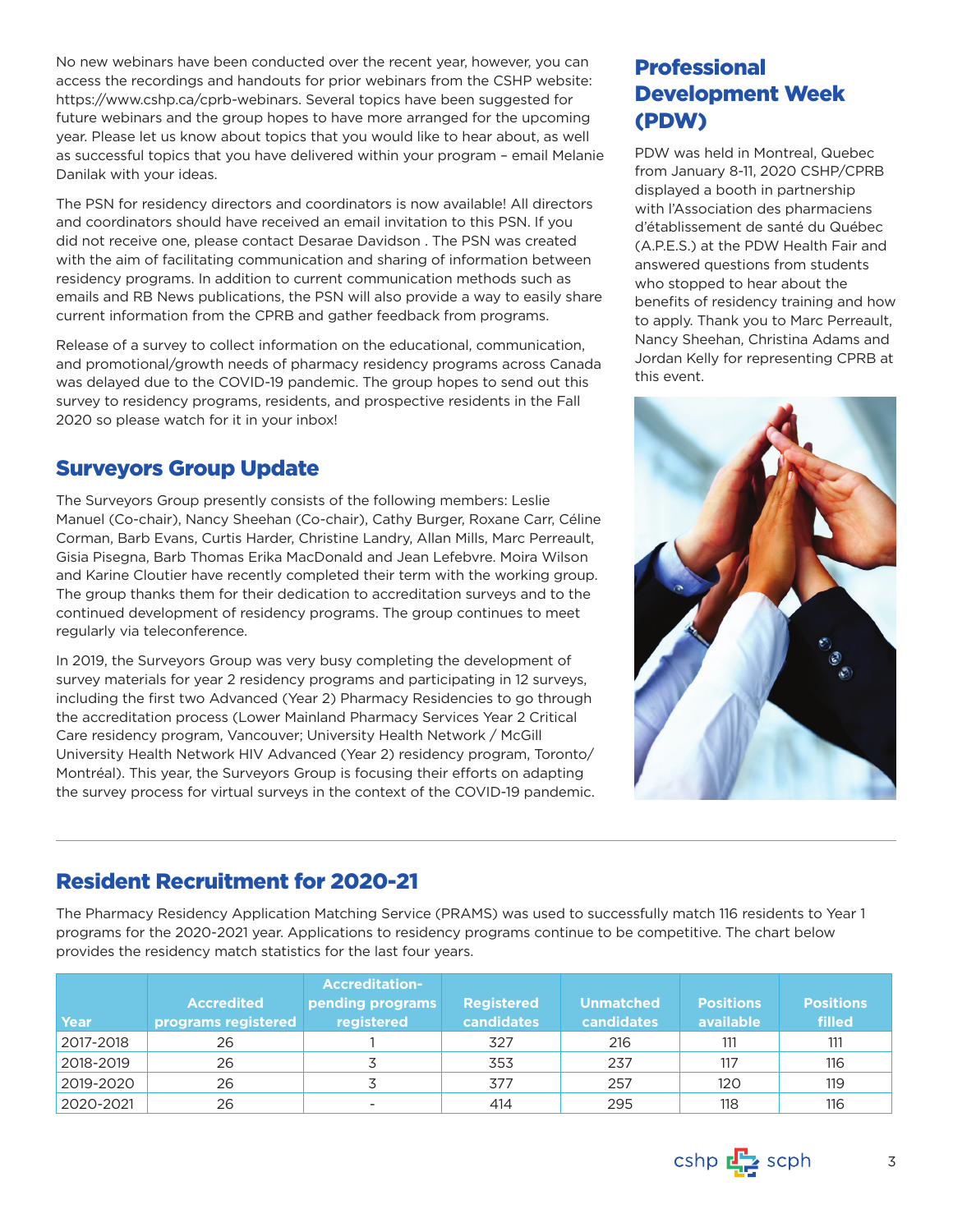# Updates to PRAMS (Pharmacy Residency Application and Matching Service)

CPRB's PRAMS working group has made a few smaller updates to PRAMS for the 2020-2021 residency application cycle based on feedback and questions from the previous application cycle. These changes include: more detailed applicant instructions to help with completing the PRAMS application, more detailed ranking instructions for applicants, some clarifications around application details, enhanced administrator capabilities in PRAMS, as well as increased ability to obtain reports from the PRAMS software. After the upcoming application cycle is complete, the Board will solicit specific feedback about the questions in the PRAMS application.

# New Residency Programs

The Board has received notification of two new residency programs (year 1) and one new advanced (year 2) pharmacy residency program.

We welcome the following programs:

**Year 1** – Eastern Integrated Regional Health Authority Newfoundland & Labrador (General Program)

Year 1 - Isaak Walton Killam (IWK) Health Centre (General Program)

Year 2 - Lower Mainland Pharmacy Services (Critical Care Program)

Information regarding all accredited or accreditation-pending programs can be found at:

<https://cshp.ca/year-1-programs> [https://cshp.ca/year-2-programs](https://cshp.ca/year-2-programs-accreditation-pending-status)[accreditation-pending-status](https://cshp.ca/year-2-programs-accreditation-pending-status)

# 2020-2021 Pharmacy Residency Application and Matching Service (PRAMS) Dates to Remember

For the 2020-2021 recruitment year, the PRAMS deadlines are: <https://cshp.ca/key-dates>

### August 4, 2020

Final deadline date at 5:00 p.m. EST for programs to update/revise online program information including number of positions available

## October 8, 2020

Final deadline date at 5:00 p.m. EST for applicants to apply to programs, and for receipt of all references. No applications can be accepted after this time and date.

## January 7, 2021

Final deadline date at 5:00 p.m. EST for applicants and programs to change ranking order lists online. No ranking order list changes can be made after this date and time.

## January 14, 2021

At 9:00 a.m. EST the PRAMS administrator emails reminder to residency program directors, residency coordinators, and applicants to view the matched results on the PRAMS website.

## January 20, 2021

Final deadline date for applicants to verbally/email to accept the position with the residency program director, residency program coordinator, or regional residency coordinator. These confirmations shall be forwarded to the PRAMS Administrator by the residency program director, residency coordinator, or regional residency coordinator.

### January 23, 2021

Programs will contact unmatched applicants to fill available positions.

## February 3 – March 1, 2021

Programs send written offers of acceptance and if matches are accepted, applicants sign and return the letters. The information is forwarded to the PRAMS administrator.



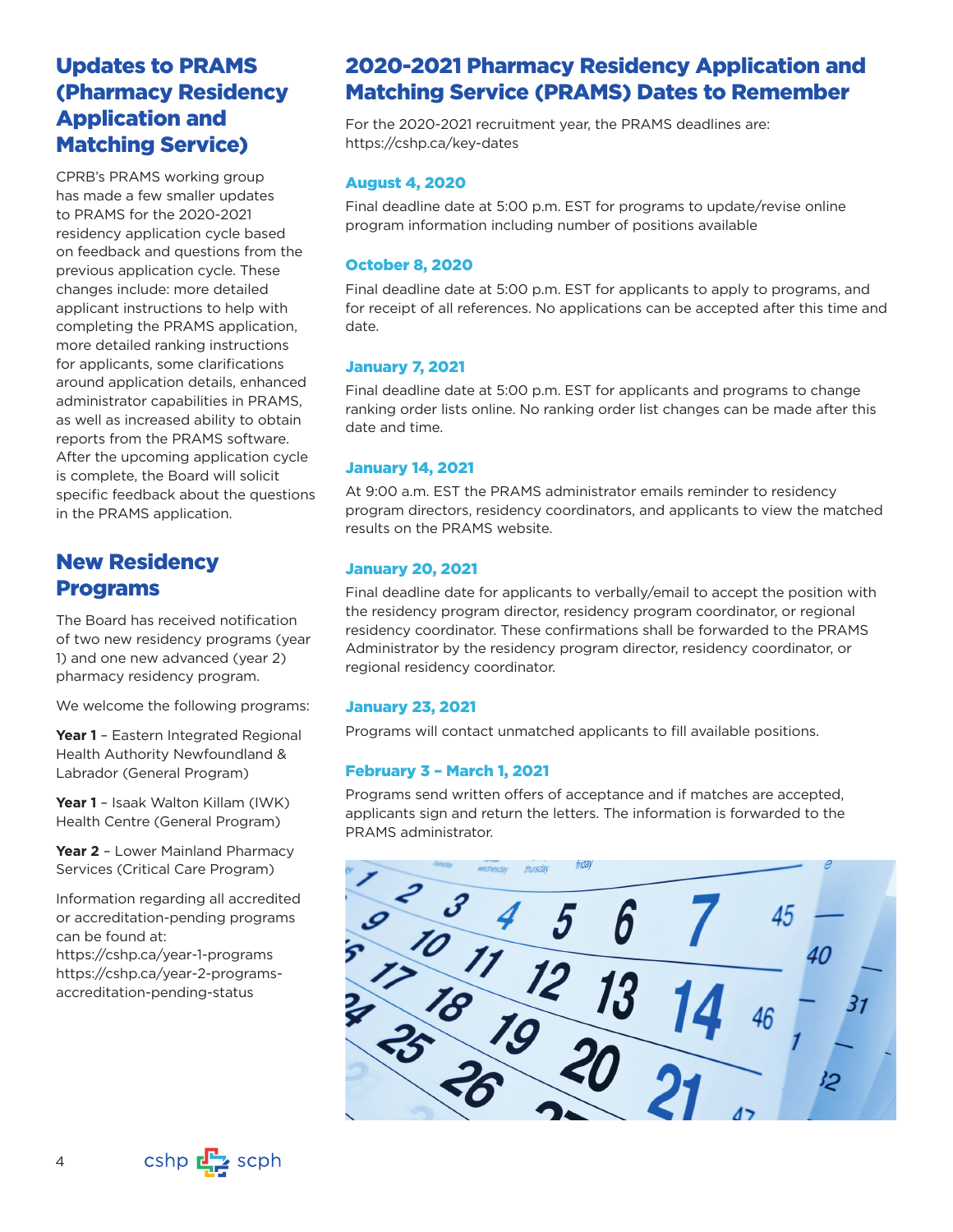# Top 10 Standard Requirements that are the Object of CPRB Survey Recommendations for Year-1 Programs

Many residency programs have difficulties with the same standard requirements. We have reviewed the survey reports from the last few years to determine the most common recommendations made to residency programs. The following are the common themes:

### Residency Advisory Committee

The CPRB expects formal two-way communication between the RAC and the pharmacy department and organization. A specific communication plan should be in place. The participation of the pharmacy director or a member of the organization on the RAC is not sufficient.

The RAC should participate in determining the remediation/probation plan for residents experiencing difficulties. This activity should be part of the RAC terms of reference. The RAC can develop a remediation/probation policy applicable to all residents but should also be consulted for guidance whenever necessary.

### Continued Preceptor Development

Continuing preceptor development can take many forms: participation in CPRB webinars, university-based preceptor workshops or modules, preceptor mentorship programs, lunchtime preceptor training sessions, etc. We invite programs to do a needs assessment of preceptor development at their organization and develop and implement the needed training sessions if not available elsewhere.

### Preceptor Self-Assessment

All preceptors should be completing a written self-assessment of their preceptor skills. This does not need to be done after each rotation. Though not explicitly stated in the standards, it would be reasonable to do the self-assessment at least annually. Preceptors should also take into consideration constructive feedback received from the program coordinator, program director, other preceptors, residents and members of the interprofessional team.

### Residency Manual

The resident should receive a complete manual as outlined in the standards (2.2.2.8), including descriptions (goals and objectives) of all available rotations at the start of the residency year. Availability of these rotation outlines prior to the start of the year would also assist the incoming resident make informed choices concerning their rotations and allow finalization of the rotation schedule earlier.

### Complete Assessment of All Program Competencies

All competencies and their related requirements must be assessed. There are a variety of methods to ensure this is achieved. One method may include the use of a curricular map that tracks when (i.e., which rotation, which activity) each competency and related requirement is developed and assessed and with which assessment tool. The development of such a map can be a valuable quality improvement exercise.

Continued on page 6 >>

# You Asked Us

## What is the appropriate way to word residency completion certificates with regards to CSHP or CPRB?

A: It is the responsibility of the organization(s) offering the residency program to award a certificate of residency and confer any associated credential, such as ACPR or ACPR2. The Canadian Pharmacy Residency Board, under CSHP, awards accreditation to programs but does not certify individual residents. Therefore, if a program wishes to refer to CPRB or CSHP on the certificate, they may do so as noting that the program is accredited in accordance with provisions of the Canadian Pharmacy Residency Board Accreditation Standards for Pharmacy (Year 1 or Year 2) Residencies.

What is the recommendation from CPRB regarding what to do in the situation where residents recently admitted to programs are not able to become licensed pharmacists due to the COVID-19 related delay of PEBC and OSCE exams?

A: Standard 2.1.5.1 states that residents shall become registered as a pharmacist at the earliest opportunity upon being admitted into the program. As long as residents pursue licensure when able to, pending successful completion of the PEBC and OSCE exam, they are acting in accordance with the standard.



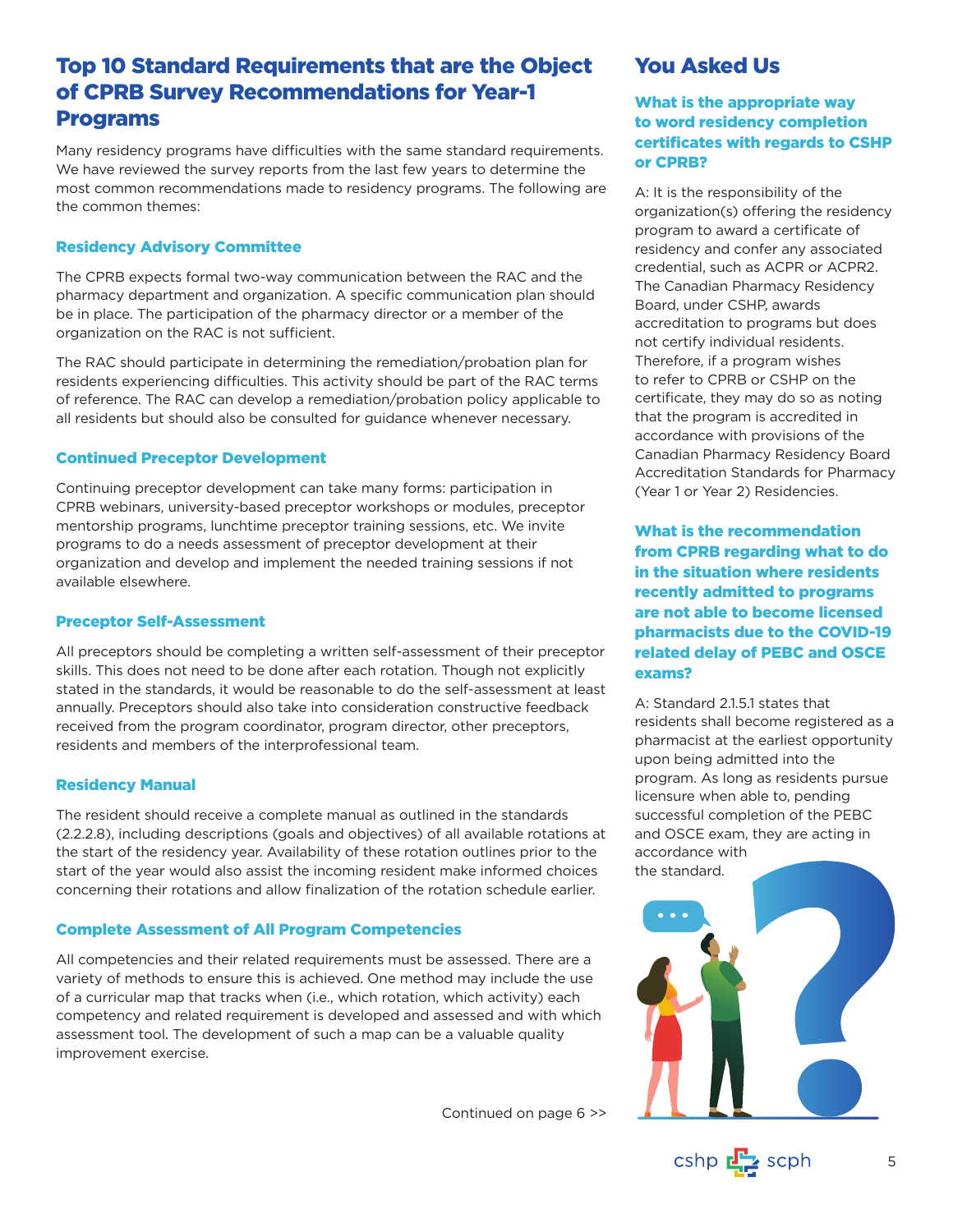

# Volunteer Practitioners

Christina Adams Kelly Babcock Jennifer Bolt Sabrina Boodhan Teskey Veronique Briggs Céline Corman Melanie Danilak Carolyn Dittmar Douglas Doucette Mark Duffett Zack Dumont Aleisha Enemark Patrick Fitch Henry Halapy

Curtis Harder Sarah Jennings Debbie Kwan Christine Landry Cathy Lyder Melanie MacInnis Leslie Manuel Caitlin McIntyre Mits Miyata Tania Mysak Marc Perreault Myrella Roy Doug Sellinger Anjana Sengar Nancy Sheehan Sean Spina Moira Wilson

# Student and Resident Networking Event

The CPRB hosted a Student and Resident Networking Event at the CSHP Professional Practice Conference on February 1, 2020. This event was very successful with 35 residents, 35 students, and 31 volunteer practitioners in attendance. Continued from page 5

### Competency and Criteria-based Assessment Tools

Most assessment tools the CPRB reviews during surveys are competency-based but many are not criteria-based. In a criteria-based assessment form each item assessed has a specific criteria for each level of performance. Criteria can either be embedded in the assessment form (see example) or included in a rubric that accompanies the assessment form.

Example from a criteria-based assessment form (from a Year 2 peer review of scientific manuscript assessment form; used with permission)

| <b>Item</b><br><b>Assessed</b> | <b>Advanced</b><br><b>Beginner</b>                                          | <b>Competent</b>                                                                       | <b>Proficient</b>                                                                                                                                           | <b>Expert</b>                                                                                                                                                                                                                                                                                 |
|--------------------------------|-----------------------------------------------------------------------------|----------------------------------------------------------------------------------------|-------------------------------------------------------------------------------------------------------------------------------------------------------------|-----------------------------------------------------------------------------------------------------------------------------------------------------------------------------------------------------------------------------------------------------------------------------------------------|
| <b>Results</b>                 | Results<br>accepted at<br>face value.<br>Critical<br>analysis is<br>absent. | Able to<br>assess<br>whether<br>results are<br>presented<br>clearly and<br>completely. | Able to assess<br>whether results<br>are presented<br>clearly and<br>completely<br>in a format<br>consistent<br>with accepted<br>standards of<br>reporting. | Able to assess<br>whether results are<br>presented clearly<br>and completely in<br>a format consistent<br>with accepted<br>standards of<br>reporting. Identifies<br>missing data or<br>information which<br>would add to the<br>quality of the paper<br>or interpretation of<br>the findings. |

#### Longitudinal Assessment

The longitudinal assessment form should be completed at regular intervals by the resident (i.e., self-assessment) and residency director and/or coordinator. This tool can be reviewed during meetings between the resident and the residency director and/or coordinator throughout the year.

#### Preceptor Feedback from the Resident

Residents are expected to regularly provide preceptors with feedback and share that feedback in a timely manner. We encourage residents to share this feedback directly with the preceptor in a face-to-face meeting.

#### Four Roles Used in Practice-based Teaching

We invite all programs to review the presentation handout of the CPRB webinar [on this topic at: https://cshp.ca/sites/default/files/files/CPRB/Practice\\_Based\\_](https://cshp.ca/sites/default/files/files/CPRB/Practice_Based_Teaching_Roles_CPRB.pdf) Teaching Roles CPRB.pdf to improve comprehension of these terms by all (residents, preceptors, coordinators). Each of the four roles must be assessed separately. Further, when building the resident's schedule for the year, programs should endeavour to organize moments during the year where residents will be able to work with novice learners and demonstrate these four roles in their practice setting.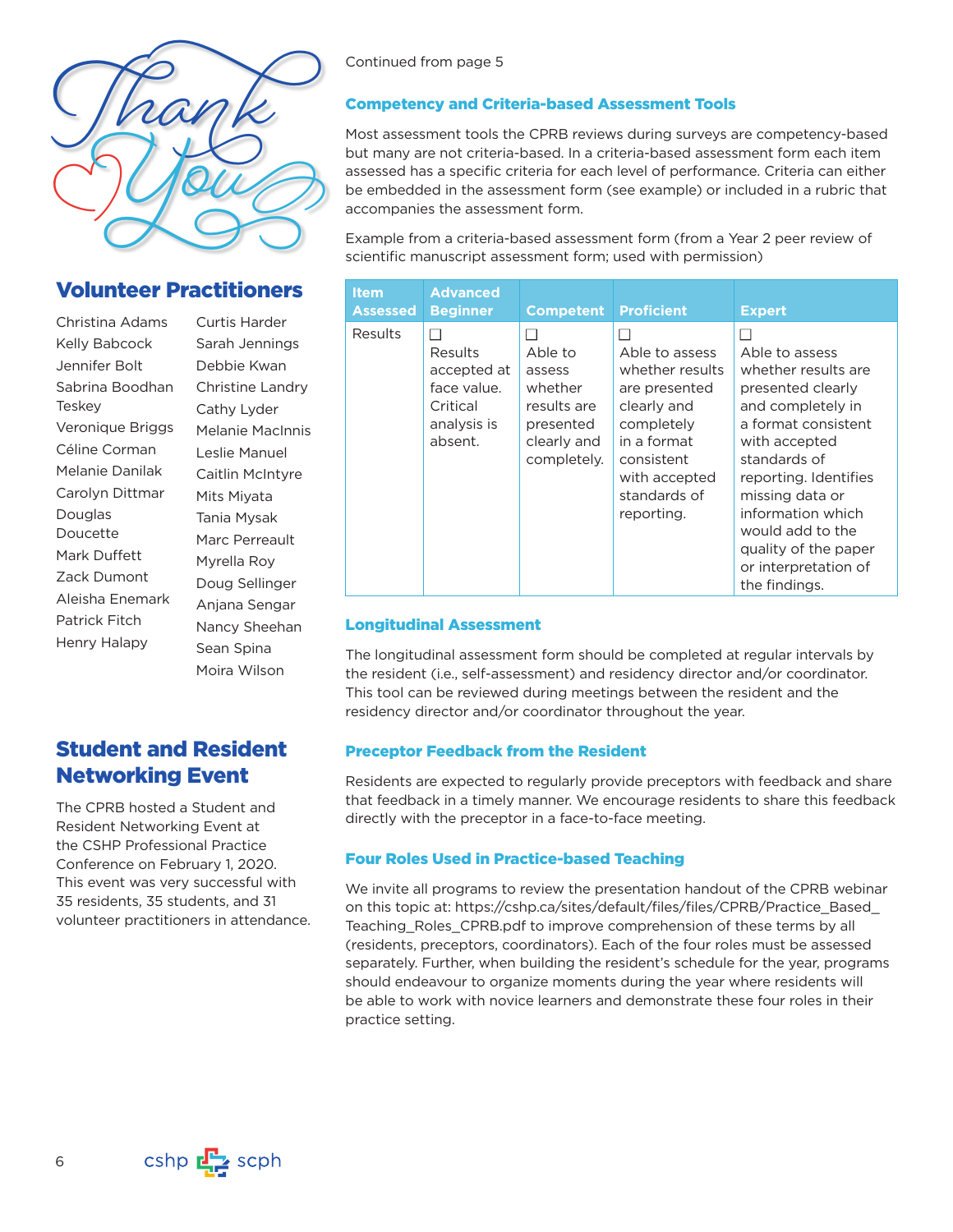The Canadian Pharmacy Residency Board (CPRB) is pleased to announce the

# 2018-2019 Graduates of Accredited and Accreditation-Pending Residency Programs

Congratulations Residents!

#### Alberta Health Services Calgary Zone

Thomas Brownlee Jaksa Novovic Aliaksandr Savin Amanda Sha

#### Cancer Control Zone

Ricky Dhemi Brittney Mathers

#### Edmonton Zone

Pawandeep Gill Sahiba Khurana Steven Quan Jackson Stewart

# Red Deer Central Zone

Daniel Leung Vincent Spurrell

BC Cancer Ricky Dhemi Brittney Mathers

Centre for Addiction and Mental Health No residents

Eastern Health of Newfoundland & Labrador Jenna Hache Heather Williams

Hamilton Health Sciences Victor Lam Claudiu Serbanescu Colby Weichel

# Horizon Health Network

Saint John Mia Losier Allison Pittman

**Moncton** Brooke Hilchie Nadine Thompson

#### Interior Health Authority

Jovan Gill Jared Guspodarchuk Miranda Hambrook Brenden Kilpatrick Melissa Lane Yumi Yamashita

IWK

Kingston General Hospital Richard Li Tessa Senneker

Lily Zhang London Health Sciences

### **Centre**

Katelyn Hillier

Jennifer Carter Emily Cowley Jennifer Curran Elise De Francesco Anna Xu

### Lower Mainland

Ava Azhir Mattie Bakker Katherine Butcher Marina Casol Ishan Chaudhari Anna Chen Amanda Driver Andrea Feere Michelle Gnyra Hans Haag Lianne Hagg Jordan Ho Julia Wan Yu Ho Anthony Lau Louise Lau Yunji (Valerie) Lee Sarah Li Geoffry Martinson Quynh Nhu Olivia Nguyen Laura Rozka Mazen Sharaf Mariam Siddiqui Shiyin (Stephanie) Song Ke (Shirley) Su Kaitlyn Tress Wuchan (Jenny) Wang Daniel Wong Vicky Wong

Montfort Hospital Melissa Cammuso

#### Mount Sinai Hospital

Huyee Chan Dario Moscoso

Northern Health Jessica Manning Jessie McIntosh

Nova Scotia Health Authority

Erin Moore Krysta Spencer Thomas Parker

#### SHA - Regina Area

Lindsay Edgington Jordan Kalesnikoff Stephanie Zimmer

#### SHA – Saskatoon Area

Janelle Kraft Shelby Pflanzner Kassandra Stahl Ashley Yagelniski

#### St. Joseph's Healthcare Hamilton

Sumaira Hasan Yifan (Tracy) He

St. Michael's Hospital Joseph Blommesteyn

# Sunnybrook Health Sciences **Centre**

Samantha Dias Melika Bozorgi Kiasaraei Stephanie Rankin

#### The Ottawa Hospital

Michelle Boyce Ryan Marko Lauren (Ellie) Salsbury Pierre Thabet

### The Hospital for Sick

Children Khushbu Naik Ivy Zou

#### The Ottawa Hospital

Michelle Boyce Ryan Marko Lauren (Ellie) Salsbury Pierre Thabet

### Trillium Health Partners

Sonja Li Meiko Peng Mark Pryjma Vincent Vuong

#### University Health Network

Amanada Carroccia Cassandra McLelland Maria Moreno Adam Romanowski Robert Taglione

#### Université Laval

Carol-Anne Bédard Stéphanie Blais-Lapointe Carolann Bolduc Hubert Bouchard Charles Bouffard Raphaelle Boutin Étienne Camiré-Bernier Gabrielle Chartrand-Lefebvre Cindy Chaussé Guillaume Côté-Bellemare Maxime Desjardins David Duchesneau-Poliquin Isabelle Dufresne Sarah-Julie Gauthier Louis Gauthier-Landry Marie-Michelle Germain Mary Ghattas Ann-Frédérik Gosselin Wen-Yuan Johnson Kuan Jo-Annie Lafrenière Rébecca Larouche Audrey Larouche Annick Martineau Erwan Nidelet Justine Pagé Amélie Pelletier Aurélie Plante-Proulx Jessie Portelance Coralie Robidoux Camille Tougas

#### Université de Montréal

Stefano Barillaro Isabelle Baron Caroline Bernard Kaitlin Bondurant-David Audrey Bouchard Nicolas Bouchard François Bourdeau Geneviève Bourque Michelle Chen Florence Correal

Continued on page 8 >>